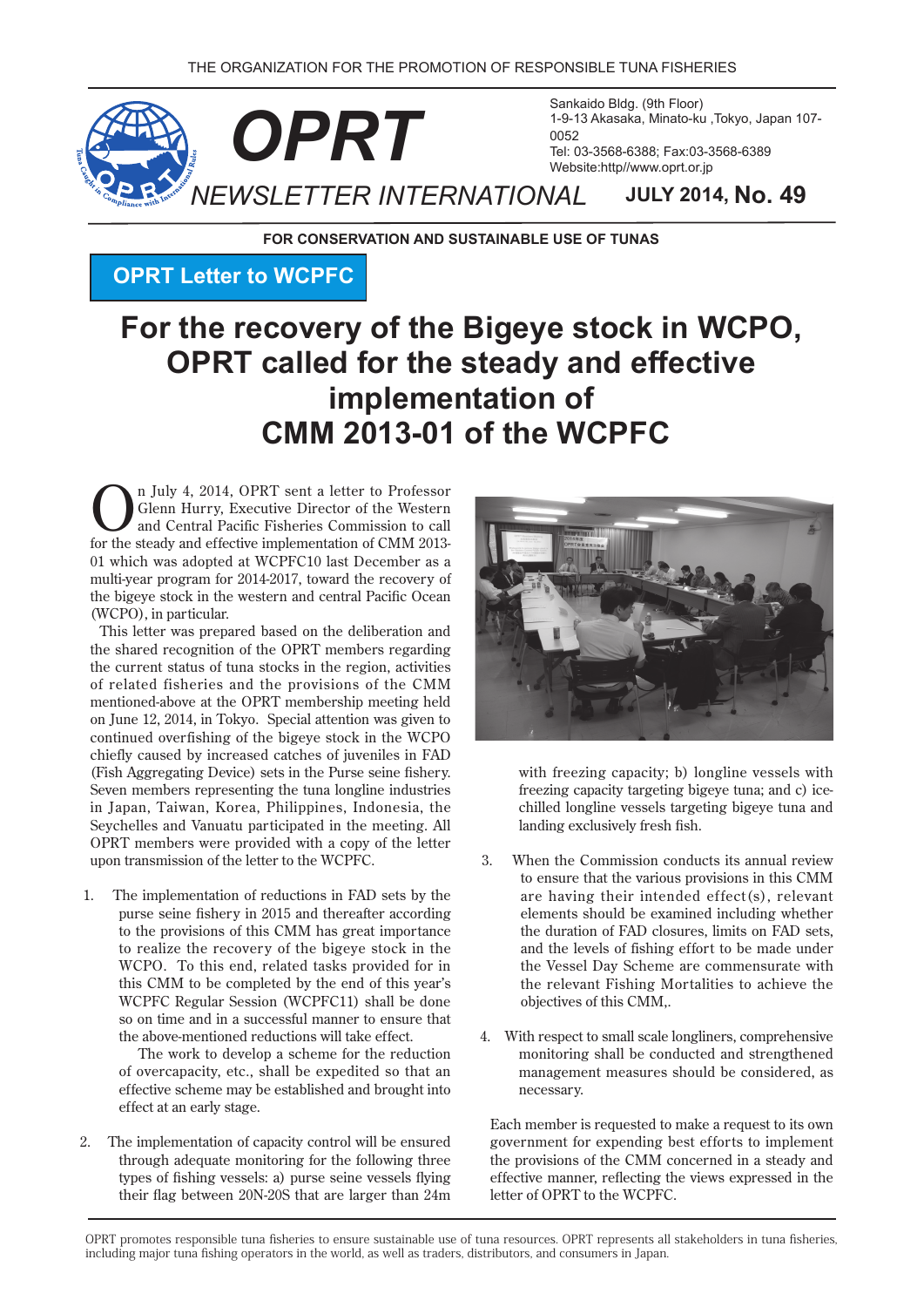$*$  Conservation and Management Measure (CMM) 2013-01 http://www.wcpfc.int/system/files/WCPFC%2010%20 FINAL%20RECORD\_1.pdf

> WCPFC Website-->Meeting-->Regular Session of the Commission-->CPFC 10-->WCPFC 10 Summary Report (6.23MB) Attachment D

## **OPRT** Seminar

## **Taiwan tuna industry leader says construction of energy-saving fishing vessels is advancing in Taiwan**

resident Wen-Jung Hsieh of the Taiwan Deep Sea Tuna Long-Line Boatowners and Exporters Association lectured on the present situation of tuna longline fishing in Taiwan at the first OPRT seminar in fiscal 2014 held in Tokyo on June 13. The topics he touched during the lecture included the issue of soaring fuel prices, development of energy-saving vessels, introduction of U.S.-type longline fishing system and the observer boarding scheme in the scale of 100-200 .personnel



After recalling two past oil crises in the 1970s, Hsieh talked about the industry's experience of the third crisis which occurred since 2011. He said that the high fuel prices have caused enormous hardship for the tuna industry in Taiwan, coupled with the weakening trend of the Japanese yen in recent vears.

As a countermeasure against rising oil prices, Hsieh stressed the importance of constructing low-energy fishing vessels. "We have constructed 10 new vessels and achieved energy saving effects by reducing the fuel cost by as large as 50%, as we have anticipated," he said. "We can expect further saving effects depending on the vessel maneuvering skill of skippers."

With regard to workforce curtailment, he reported that down-sized fishing vessels using U.S.-type longline fishing system are now beginning to operate. "By using the U.S. system, we can cover the operation implemented by 24 crew members instead of 30 required when the Japanese system is used," he said. "We used short branch lines and improved line retrieval methods. The U.S. system comes cheaper than the Japanese one because the size of equipment to be installed onboard is smaller."

"Some fishing masters are not accustomed to using the U.S. system, but I am told that more or less the same amount of catch as with the Japanese system was achieved

for some tuna species," he added.

Regarding stock management, Hsieh said he believes that the observer boarding system in the scale of  $100-200$ personnel is the largest in the world. He further stressed that the Taiwanese tuna industry is cooperating in stock management on a broad basis, also coping voluntarily even with the measures yet unresolved at the regional fisheries management organizations (RFMOs). He also stated that at least two sets of vessel monitoring system (VMS) are installed on each vessel. The stock status in the Indian Ocean saw considerable recovery thanks to the no-fishing .periods

Hsieh further mentioned that farmed salmon in Chile is clamping down the upward move of prices of bigeye tuna. Development of overseas markets is not advancing smoothly because of the shortage in super low-temperature refrigeration facilities. He added that there is shortage in competent skippers and navigation officers and there are some who go on strike onboard the fishing vessels.

With respect to the issue of an increasing cases where small-type fresh longline boats are transformed into freezing vessels, Hsieh said, in an interview with the Suisan Keizai, a major fisheries daily in Japan: "It is a tough issue to resolve in the absence of governing laws. We are cooperating with the Taiwanese and Japanese governments as well as OPRT in carefully collecting the information on the state and activities of small-type fishing vessels with refrigeration capability aiming at encouraging them to join our association."

On measures to be taken vis-a-vis the soaring fuel prices, Hsieh noted that his association is trying to increase the number of energy-saving-FRP vessels, but admitted that FRP vessels have some drawbacks such as difficulty in maintenance and weaker resistance to fire.

He said that construction of iron-made energy-saving vessels is now planned, although its effectiveness is still .uncertain

He stated the Taiwanese tuna industry is positively developing the sashimi tuna market in the mainland China. He also noted that purse-seine fishing vessels are causing adverse effects on tuna stocks in the Indian Ocean as well as in the western and central Pacific Ocean.

**Seabird conservation** 

## **A** short-tailed albatross chick is **In sighted on the Bonin Islands**

The Tokyo Metropolitan Government and the<br>
Institute of Boninology made an announcement<br>
that a chick deemed to be a short-tailed albatross<br>
(*Phoebsetwie, albatros*) was sighted in May this year on Institute of Boninology made an announcement (Phoebastria albatrus) was sighted in May this year on Nakoudo-Jima belonging to the Muko-Jima Islands that form part of the Bonin islands. Subsequently, it was reported in early July that this chick was highly likely a short-fin albatross according to the Hokkaido University Museum that had completed a DNA analysis using the collected feathers from the chick and its probable parents.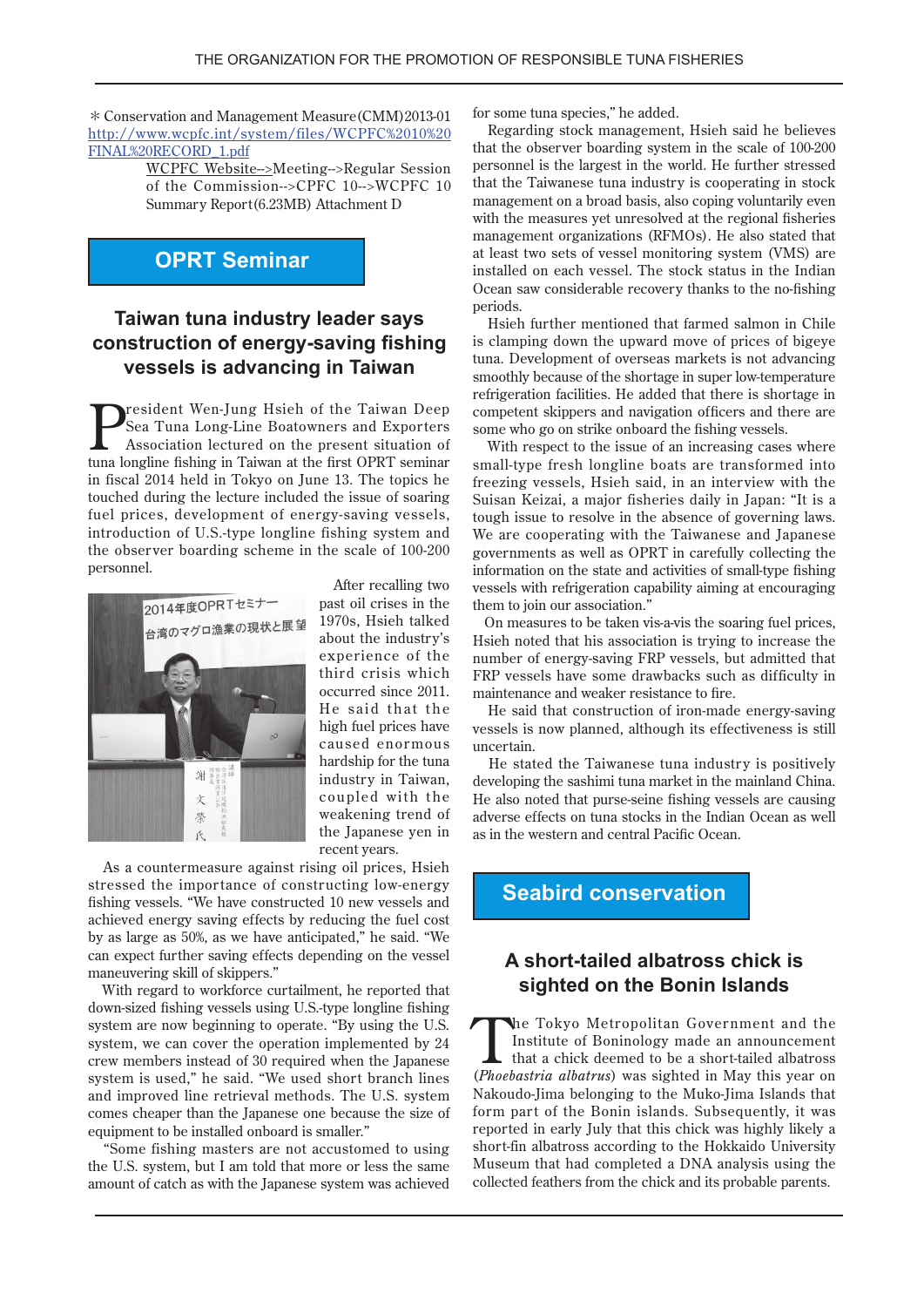Breeding grounds have been found for this species on Tori-Shima of the Izu Islands and the Senkaku Islands in Japan and this is the first sighting of this species' chick on the Bonin Islands after World War II.

In the pre-World-War-II era, the Bonin Islands had provided major breeding grounds with tens of thousand of birds of this species but because of the heavy hunting for feathers, local extinction occurred for the population on the Bonin-Islands in the 1930's.

The removal of wild goats-which had originally been introduced into this island--conducted by the Tokyo Metropolitan Government was considered effective in the recovery of suitable environment for breeding on this .island

This is a good example to demonstrate that a holistic approach is necessary for rebuilding and maintaining sea bird populations.



Location of Nakoudo-Jima (Source: Website of the Tokyo Metropolitan Government's Environment Bureau)

**Dr. Miyake's Tuna Chat** 

#### **Small bigeye tuna associated with FAD**

#### **Makoto Miyake Guest Researcher at the National Institute of Far Seas Fisheries**

In previous columns, I have taken up the subject of purse seine catch of very small tuna, particularly of big-<br>eye associated with FAD. Some people claim that catching tuna spawners would have the largest negative impact In previous columns, I have taken up the subject of Leye associated with FAD. Some people claim that catchpurse seine catch of very small tuna, particularly of bigon a tuna stock. Others claim that catching juvenile tuna would be worse as fish caught have no chance of spawning in their life time. The fact is that catching tuna has some negative impact on the stock, regardless of at what life stage it is taken and it matters little whether they are allowed to spawn or not, because in the case of tuna, there is little correlation between the abundance of spawners and that of the resulting recruitments.

ers) would reveal more of an instant effect on the apparent On the one hand, limiting the catch of large fish (spawnes would show its effects in the longer term. The effect of stock size, whilst on the other hand, limiting juvenile catchcatch limits should be evaluated in a balance with fishing

mortality, growth and natural mortality of fish at each life stage. Generally, catch quota are not set in terms of number sents only 10 to 20 fish, while 1 fore, 1 ton of large fish repreof fish but in weight. Thereton of small fish can represent  $500$  to  $1000$  fish. Even if the natural mortality occurring during the course of growing from small to large fish is taken



into consideration, catching 500 small fish has more of a negative impact on the stock.

This is related to the analysis of yield per recruit. In other words, the question is: given a certain amount of recruitment, at what size (or age) should fish be caught in order to obtain the largest sustainable yield? For bigeye tuna, the curve showing yield that can be obtained at a certain size of fish increases rapidly from small fish until it reaches maximum level at the size of  $60-70$  kg (optimal size). Therefore, a catch of 1 ton at the optimal size would have the least impact on the stock, while 1 ton of catch of smaller fish would have a greater negative impact on the stock; and the smaller the fish are, the resulting impact is comes almost flat but with a decreasing trend. Therefore, worse. After reaching the optimal size, the yield curve be-1 ton of catch of fish larger than this optimal size would ference is much less than in the case of smaller fish. have somewhat more of an impact to the stock but the dif-

People often combine all the immature fish in one category "immature/juvenile". However, this is totally wrong. As explained above, 1 ton of catch of fish of 2 kilos has an absolutely greater impact on the stock compared ture/juveniles. Purse seiners fishing on schooling fish with 1 ton of fish of 40 kg, even though both are immacatch relatively large immature/juveniles and sometimes sociated with FAD catches almost exclusively very small even matured fish. However, purse seine set on fish asfish. Therefore, those two types of purse seine operation should not be mixed up. In addition to this, species are generally not mixed in a free swimming school and the purse seine fishers can generally identify species in a school. Therefore, they can select species in their catches, avoiding bigeye if necessary. However, fish aggregated under FADs are mixed in species and size. Therefore, with current technology, fishers can not select species and/or size of fish in FAD fishing.

So far, the discussion has only considered the biological aspects of fish and fisheries. Even though we know that mum biological yield for a given recruitment, for socio-<br>economic reasons, it is difficult to catch only fish at the catching bigeye at 60-70 kg would provide us the maximum biological yield for a given recruitment, for sociocatching bigeye at  $60-70$  kg would provide us the maxioptimal size. For example, if we prohibit catch of small fish, some fisheries of coastal developing states would able in their waters. In addition, the longline effort has have to be banned because only small-sized fish are availto be increased by several folds to achieve that objective more, tropical tuna fisheries are generally multi-specific, and thus the fish-harvesting cost would soar. Furtheri.e. they target skipjack and yellowfin more than bigeye. Therefore, if regulation is based on bigeye, that regula-